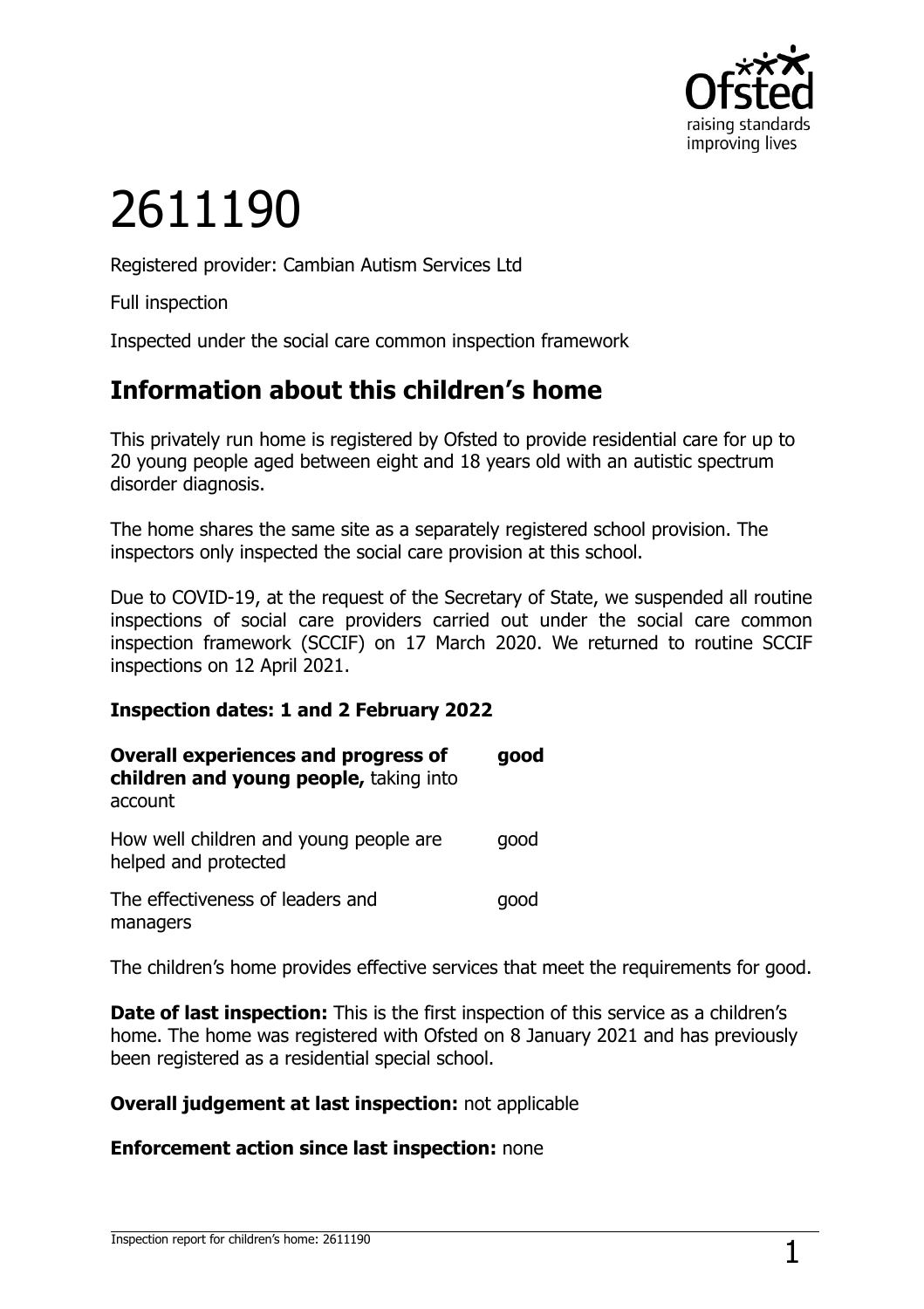

# **Inspection judgements**

#### **Overall experiences and progress of children and young people: good**

Children have made progress from their starting points at the home. Some of this progress derives from the positive relationships that children have with staff. A core group of staff have an excellent understanding of the children's needs. One child said, 'Staff saved me, I don't know where I would be without them. The support they have given me has helped me to make progress that I didn't think was possible.'

There is evidence of regular and effective multi-agency working. A social worker said, 'The home has been nothing short of amazing.' Staff ensure that children understand that they have made a commitment to them. This is particularly important for the children who have previously experienced disruption in their care and education.

Most children are engaged in education. Children with poor histories of educational engagement are supported to learn and achieve qualifications. With encouragement from staff, most children now aspire to engage in further education and/or training. When children have difficulties in education, there is a strong response from care and education staff to find solutions and reengage children.

Care staff also have strong and effective working relationships with the service's clinical support team. This multi-disciplinary approach significantly improves the support that children receive to improve their emotional health and well-being.

Children's views are gathered regularly. Children feel that they are listened to and valued. Children say that they can confide in staff. Children have nurturing and supportive relationships with staff, who connect with children through shared interests and activities. Staff seek children's views through questionnaires and key-worker sessions. However, recorded key-worker sessions are infrequent. As a result, staff are not always capturing the work they do with children.

Children know how to make a complaint and can identify a trusted adult that they would speak to if they had any concerns. Complaints made by children are thoroughly investigated and children are kept appraised of the process.

Children are well supported to see their family and other people who matter to them. Staff do all they can to ensure that visits and contact arrangements run smoothly and that children have good experiences. When there are unforeseen changes or difficulties, staff support children well to adapt.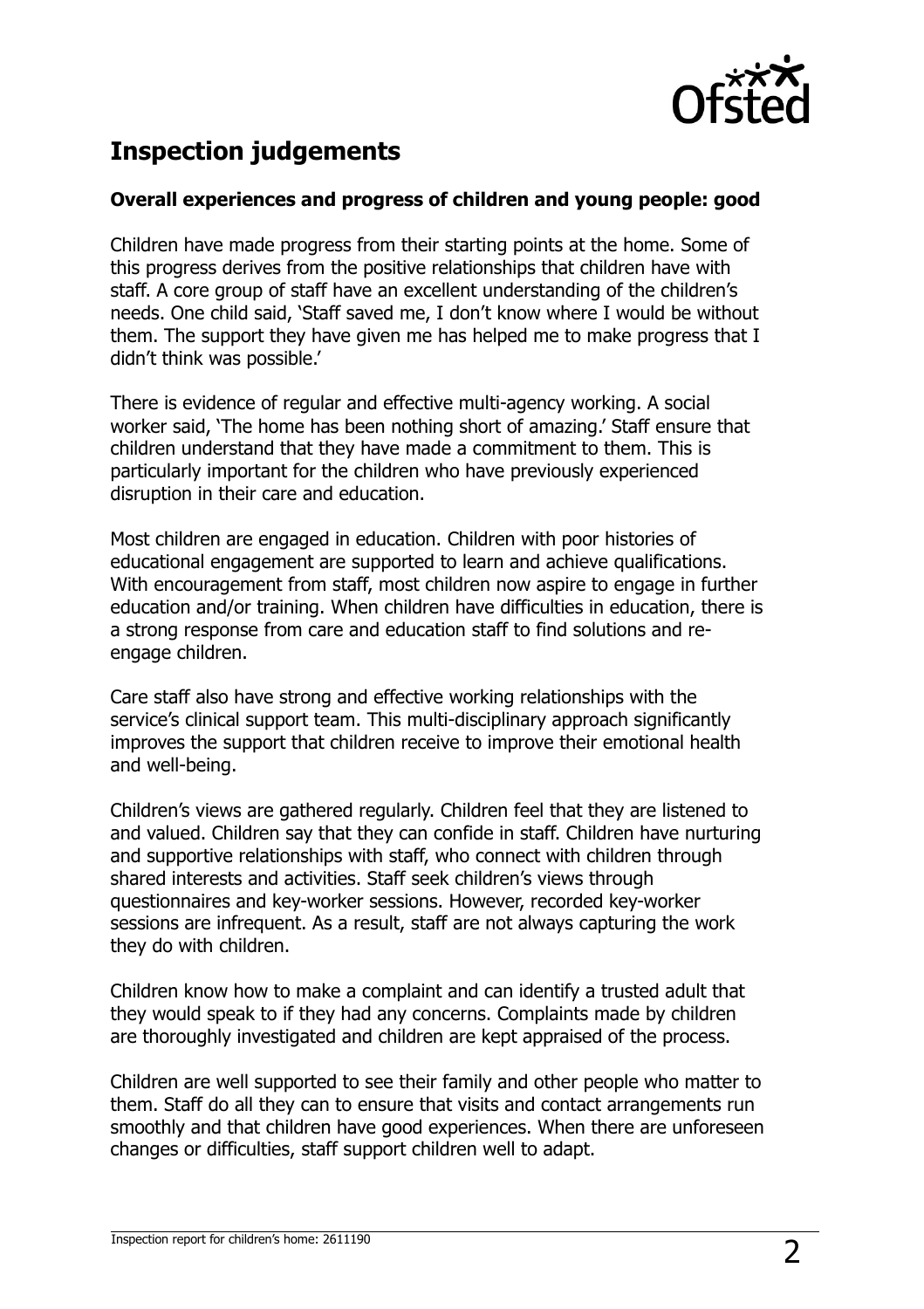

#### **How well children and young people are helped and protected: good**

Children feel safe at this home. They have developed good relationships with staff. The quality of these relationships means that children have a sense of stability and security in the home. Children feel confident to share their views, wishes and feelings with staff.

Staff have a good understanding of children's safety needs. However, risk assessments do not always provide staff with clear guidance on how to manage identified risks. Risk assessments relating to children's internet use do not provide staff with the level of detail that they might require to effectively monitor children's online activity. Despite this, there have been no identified incidents where children's online safety has been compromised.

Staff demonstrate calmness and resilience when responding to behaviours that challenge. The use of physical intervention is minimal and only used as a last resort when children are putting themselves or others at risk. Managers check records of physical intervention to ensure that staff practice is safe and appropriate. Staff are alert to behavioural triggers and respond accordingly to support children. This has led to a reduction in challenging behaviours, self-harm and physical interventions for a number of children.

The provider takes a robust response to complaints. When complaints are made, they are fully investigated. The home's independent visitor provided good oversight of complaint responses. An independent investigator has also been commissioned to investigate issues when appropriate. This demonstrates an open, transparent approach. Staff learn from complaints and use complaint investigation findings positively to improve their practice.

When medication administration errors are made, the manager has been quick to investigate each incident. He has made changes to practice and ensured that staff are appropriately retrained to avoid a reoccurrence.

#### **The effectiveness of leaders and managers: good**

The registered manager is experienced and skilled. He has worked hard to improve the service. The manager has a clear understanding of the strengths and challenges for the service. Although the COVID-19 pandemic has caused difficulties in the recruitment and retention of a consistent staff group, the manager has successfully maintained a core group of skilled staff. The manager and responsible individual have a development plan in place to address the future development of the service. This includes bolstering the staff team.

Staff have felt supported during the COVID-19 pandemic and have remained committed to offering positive care and support to children. A staff member said, 'I can go to the manager whenever I want, he is always here for me. I feel really supported and my opinion is valued.'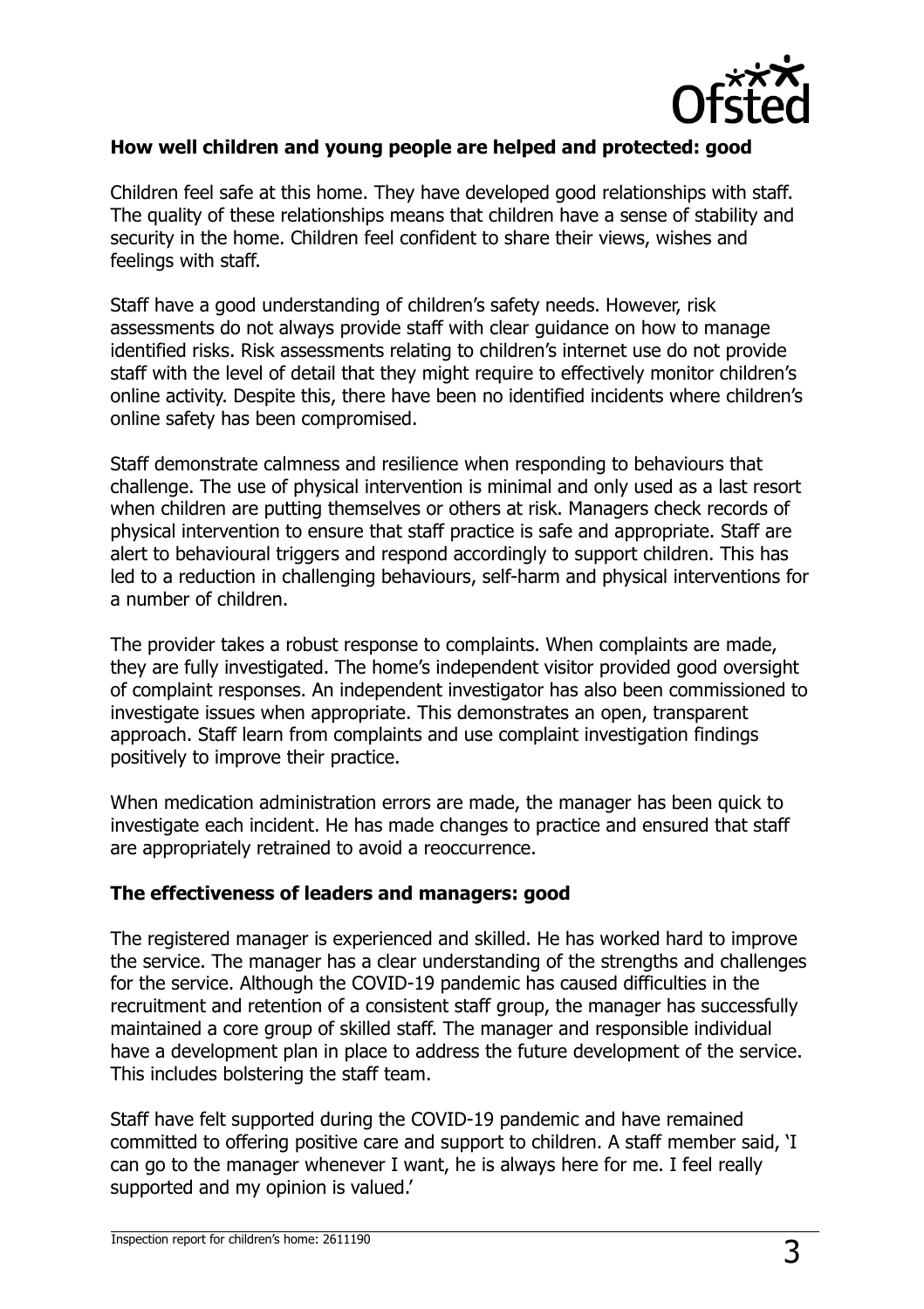

Staff have regular team meetings. Managers use these meetings well to provide guidance and support to staff. The manager briefs staff on current research in topics such as contextualised safeguarding and risk management.

Equality and diversity is embedded into practice at this home. Managers have ensured that staff understand the importance of seeing each child as an individual. This is done with great sensitivity, allowing children to flourish without feeling judged or discriminated against.

Although supervision is of a good quality, it has not always been provided regularly enough, particularly to team leaders and house managers.

Transition planning can be complicated for some children. Not all children have been offered independent advocacy to ensure their voices are heard when plans are made for their futures.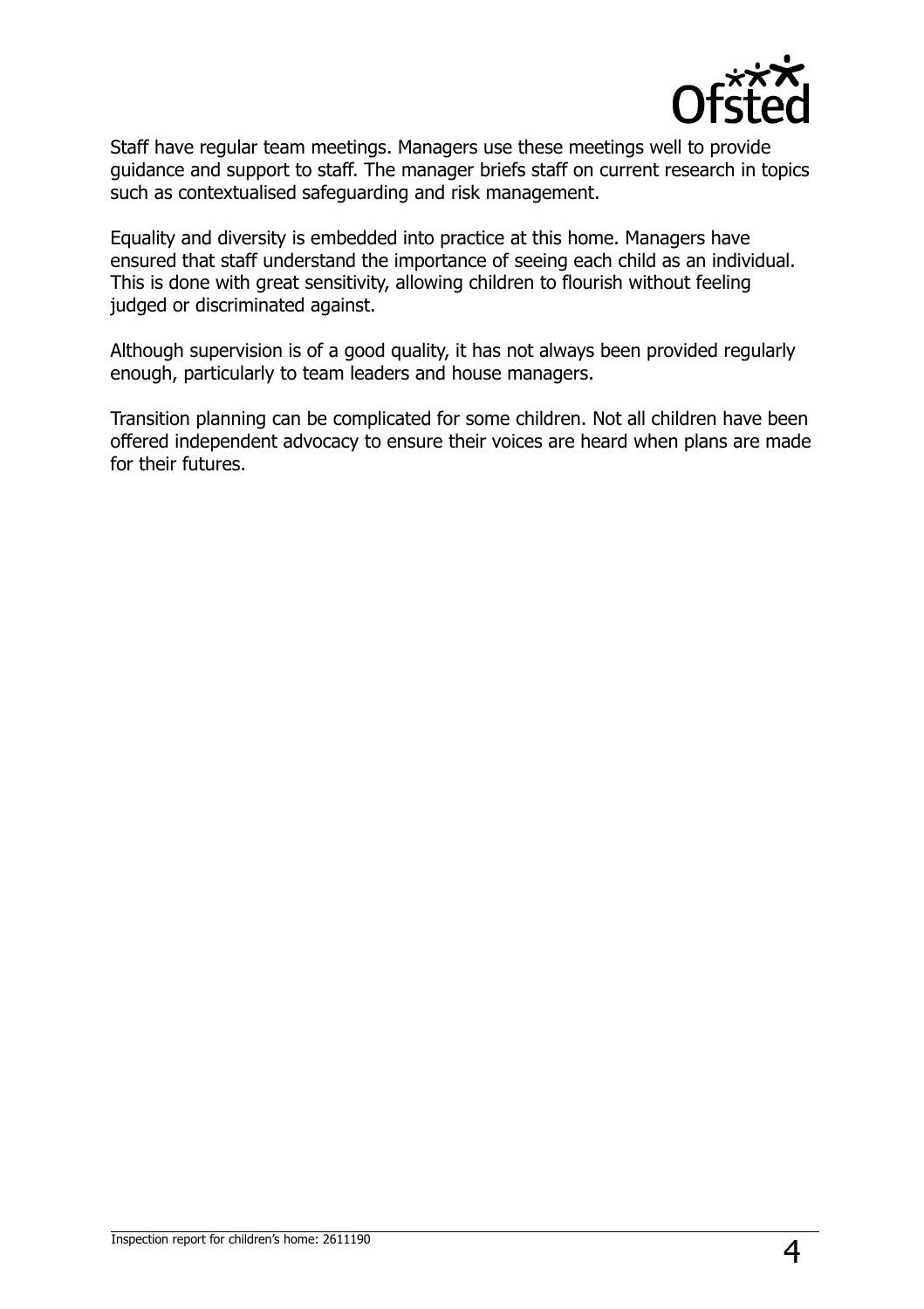

## **What does the children's home need to do to improve? Statutory requirements**

This section sets out the actions that the registered person(s) must take to meet the Care Standards Act 2000, Children's Homes (England) Regulations 2015 and the 'Guide to the children's homes regulations, including the quality standards'. The registered person(s) must comply within the given timescales.

| <b>Requirement</b>                                                                                                                                                                                                                                                                                   | Due date     |
|------------------------------------------------------------------------------------------------------------------------------------------------------------------------------------------------------------------------------------------------------------------------------------------------------|--------------|
| The protection of children standard is that children are<br>protected from harm and enabled to keep themselves safe.                                                                                                                                                                                 | 4 March 2022 |
| In particular, the standard in paragraph (1) requires the<br>registered person to ensure-                                                                                                                                                                                                            |              |
| that staff $-$                                                                                                                                                                                                                                                                                       |              |
| assess whether each child is at risk of harm, taking into<br>account information in the child's relevant plans, and, if<br>necessary, make arrangements to reduce the risk of any<br>harm to the child; and                                                                                          |              |
| help each child to understand how to keep safe.<br>(Regulation 12 (1)(2)(a)(i)(ii))                                                                                                                                                                                                                  |              |
| This relates to the quality of recording of each child's risk<br>assessment. Specifically, there should be clear guidance on<br>what steps staff take to reduce risks. In addition, risk<br>assessments relating on online safety should clearly outline<br>how staff should reduce potential risks. |              |
| The registered person must ensure that all employees—                                                                                                                                                                                                                                                | 4 March 2022 |
| receive practice-related supervision by a person with<br>appropriate experience. (Regulation 33 (4)(b))                                                                                                                                                                                              |              |
| This relates specifically to ensuring that staff receive regular<br>supervision.                                                                                                                                                                                                                     |              |

### **Recommendations**

■ All children must have access to appropriate advocacy support, and where possible this should be provided by a person that the child chooses. Looked-after children are entitled to an independent advocate to advise them and ensure they have the support needed to express their views, wishes and feelings about their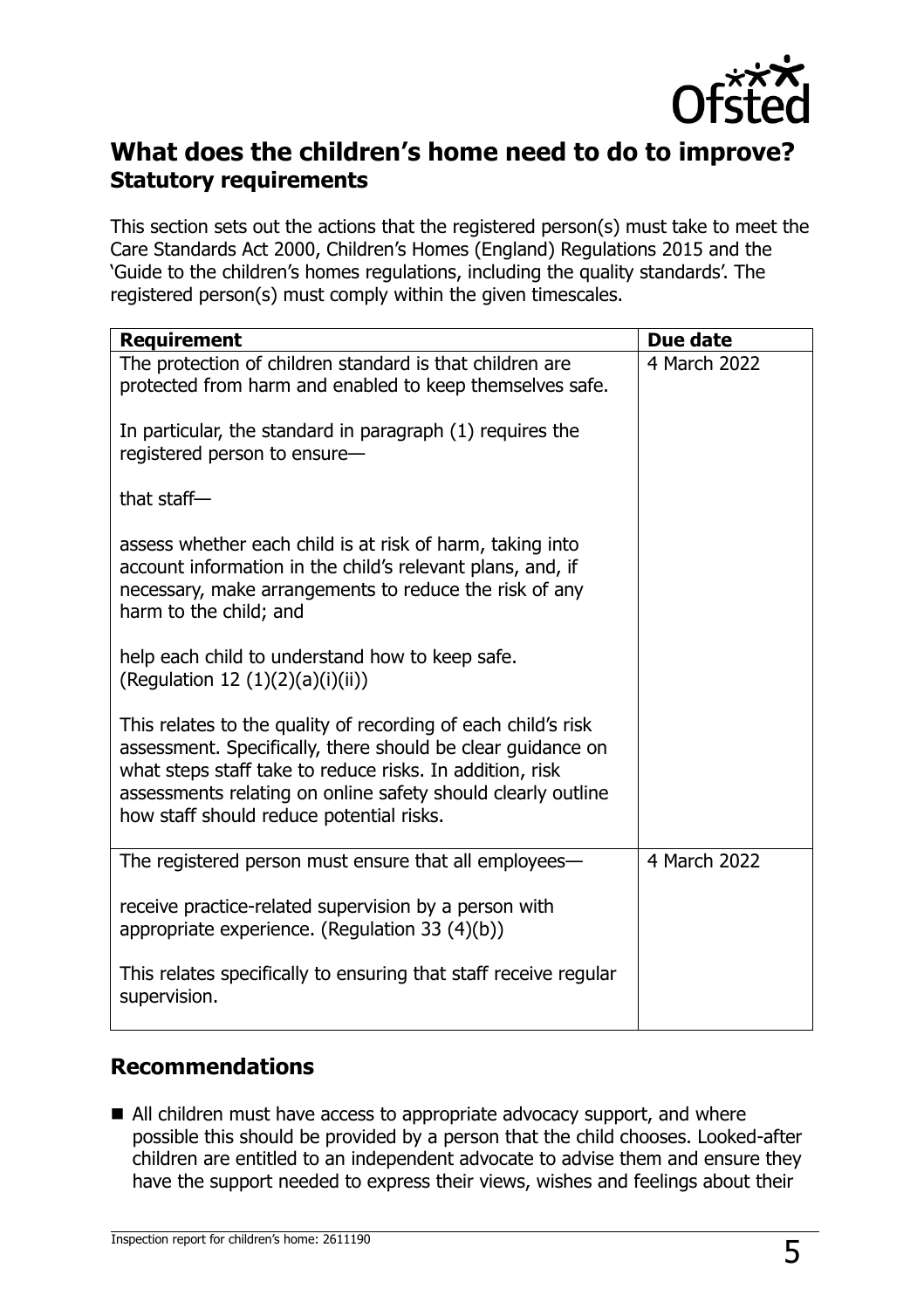

care and lives. ('Guide to the children's homes regulations, including the quality standards', page 23, paragraph 4.16)

# **Information about this inspection**

Inspectors have looked closely at the experiences and progress of children and young people, using the 'Social care common inspection framework'. This inspection was carried out under the Care Standards Act 2000 to assess the effectiveness of the service, how it meets the core functions of the service as set out in legislation, and to consider how well it complies with the Children's Homes (England) Regulations 2015 and the 'Guide to the children's homes regulations, including the quality standards'.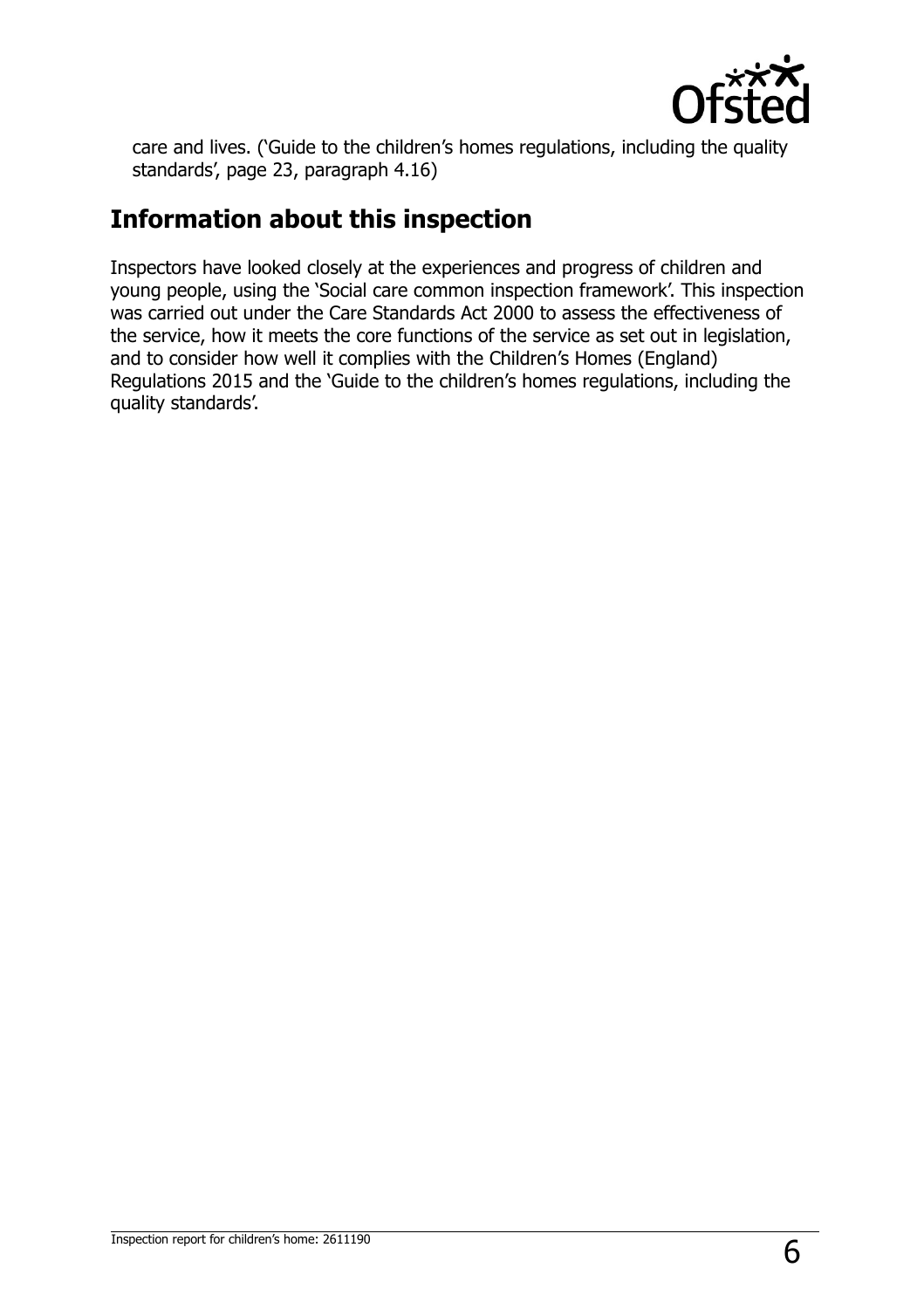

# **Children's home details**

**Unique reference number:** 2611190

**Provision sub-type:** Residential special school

**Registered provider:** Cambian Autism Services Ltd

**Registered provider address:** Metropolitan House, 3 Darkes Lane, Potters Bar EN6 1AG

**Responsible individual:** Mark Cole

**Registered manager:** Christopher Pearce

## **Inspector**

Bev Allison, Social Care Inspector